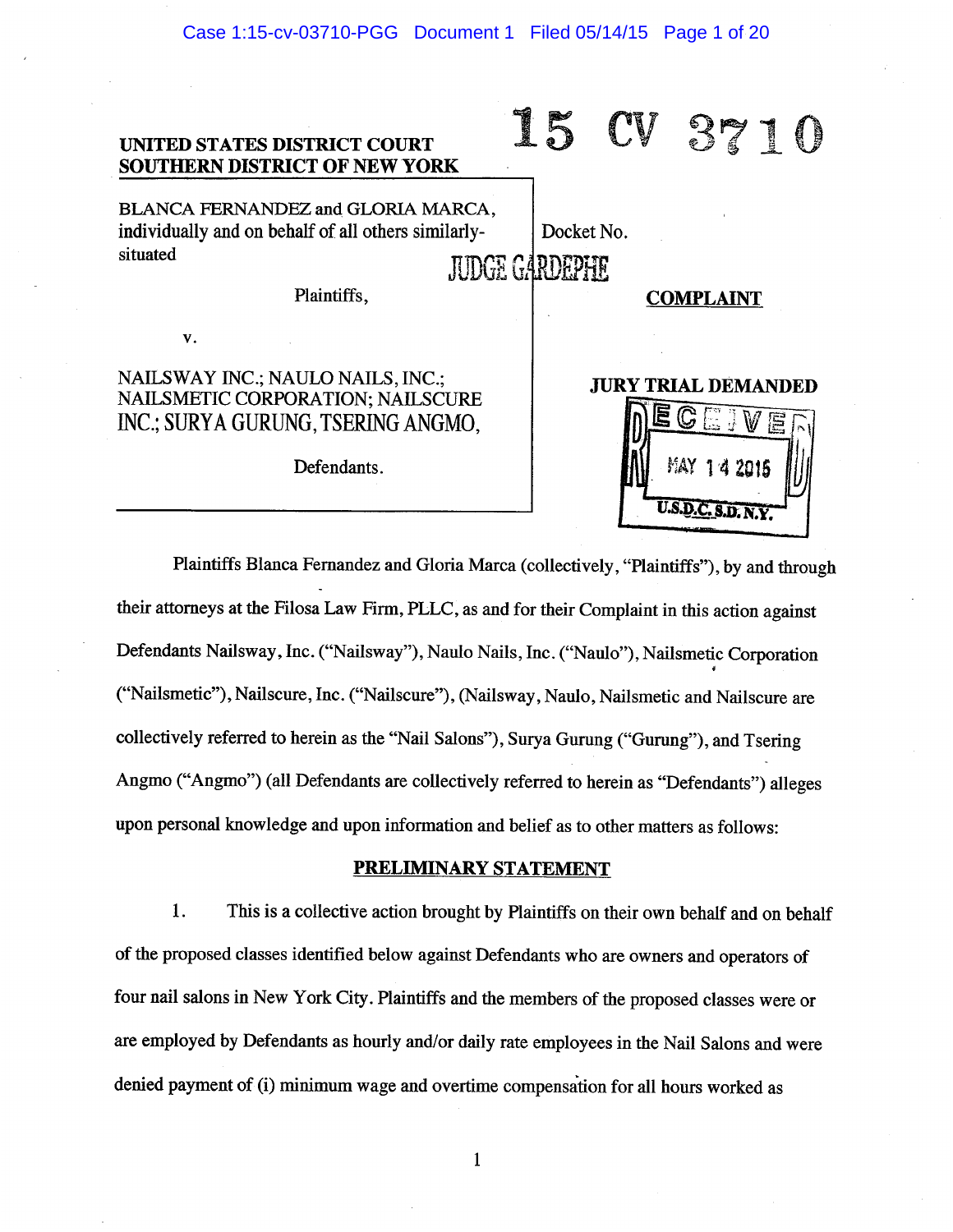#### Case 1:15-cv-03710-PGG Document 1 Filed 05/14/15 Page 2 of 20

required by federal and state wage payment laws, (ii) "spread of hours" pay required by state laws. Plaintiffs and the members of the proposed classes are similarly situated under both the Federal Rules of Civil Procedure and the Fair Labor Standards Act ("FLSA"), 29 U.S.C. §  $216(b).$ 

 $2.$ Plaintiffs seek to represent a class (hereinafter referred to as the "FLSA Class") made up of all persons who are or have been employed by Defendants as employees in the Nail Salons (i.e., manicurists, technicians, estheticians, masseuses, beautician, etc.) who were paid an hourly or flat daily rate to work at the Nail Salons within three years prior to this action's filing date through the date of the final disposition of this action (the "FLSA Class Period") and who were subject to Defendants' unlawful payroll practices. Plaintiffs seeks relief for the FLSA Class under the FLSA to remedy Defendants' failure to pay a minimum wage, overtime compensation and other wages due for the FLSA Class Period, in addition to liquidated damages and injunctive relief. As outlined below, Defendants deprived Plaintiffs and the FLSA Class members of overtime premiums and wages for all hours worked as part of a common policy or plan to circumvent federal minimum wage and overtime compensation laws.

 $3.$ Plaintiffs also seek to represent a class (hereinafter referred to as the "New York Class") made up of all persons who are or have been employed by Defendants as hourly employees in the Nail Salons (i.e., manicurists, technicians, estheticians, masseuses, beautician, etc.) who were paid an hourly rate or a flat daily rate to work at the Nail Salons within six years prior to this action's filing date through the date of the final disposition of this action (the "New York Class Period") and who were subject to Defendants' unlawful payroll practices. Plaintiffs seek relief for the New York Class under the New York Labor Law ("NYLL") to remedy Defendants' failure to pay a minimum wage, overtime compensation, spread of hours

 $\overline{2}$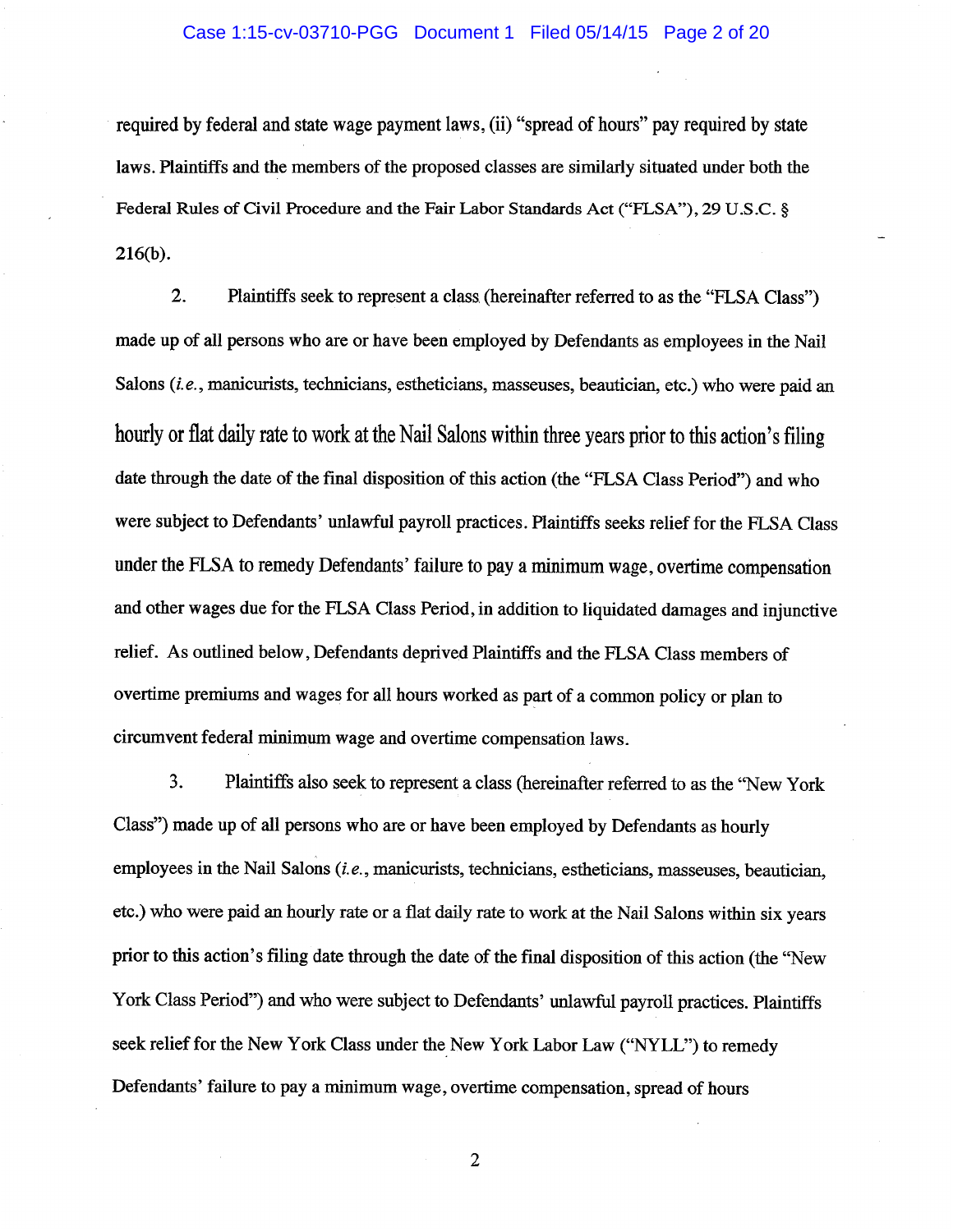#### Case 1:15-cv-03710-PGG Document 1 Filed 05/14/15 Page 3 of 20

compensation, and other wages due for the New York Class Period, in addition to liquidated damages and injunctive relief.

 $\boldsymbol{4}$ . During the FLSA Class Period and the New York Class Periods, Defendants unlawfully failed to: (i) pay all hourly and flat daily rate workers the applicable minimum wage rate because the hourly or flat daily rate paid by Defendants to the members of the FLSA Class and the New York Class resulted in an hourly rate less than the applicable minimum wage; (ii) pay all hourly rate and flat daily rate workers correct overtime compensation in that the hourly rate or flat daily rate paid by Defendants to the members of the FLSA Class and the New York Class did not compensate these employees at a rate of one and one-half times their regular rate of pay for all hours worked in excess of forty hours per workweek; and/or (iii) pay "spread of hours" pay required by the NYLL. Plaintiffs seek relief on behalf of the New York Class pursuant to the applicable provisions of the NYLL, and on behalf of the FLSA Class pursuant to the FLSA, to remedy the Defendants' failure to pay all wages due and in addition to injunctive relief.

5. This action also seeks declaratory, injunctive, and equitable relief to address Defendants' violations of the FLSA and NYLL.

### **JURISDICTION AND VENUE**

6. This Court has subject matter jurisdiction pursuant to 28 U.S.C. §§ 1331 as this case is brought under the FLSA. The Court has supplemental jurisdiction over Plaintiff's state law claims pursuant to 28 U.S.C. § 1367.

7. This Court is empowered to issue a declaratory judgment pursuant to 28 U.S.C. §§ 2201 and 2202.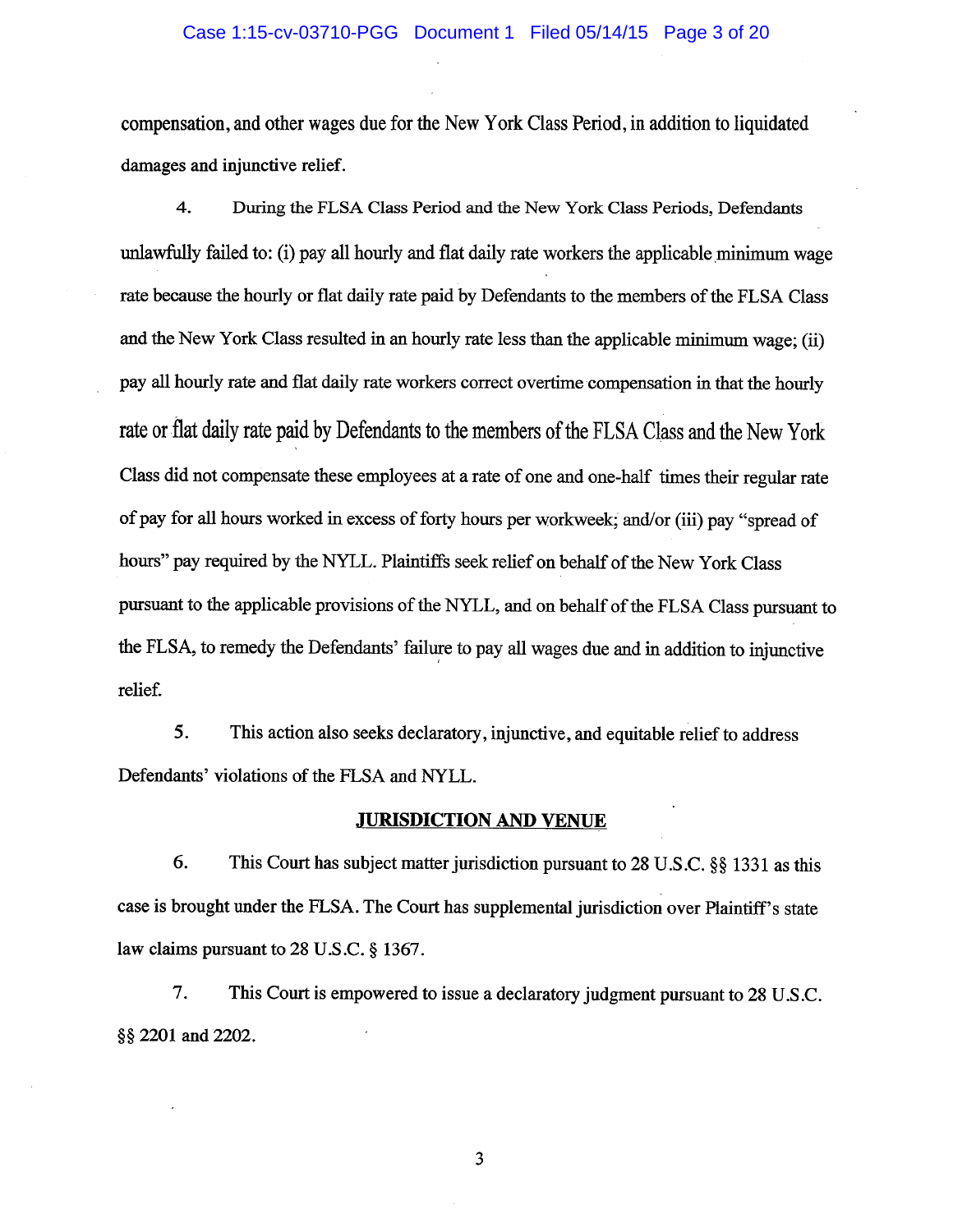8. Venue is proper in this Court pursuant to 28 U.S.C.  $\S$  1391, because the wage violations which give rise to Plaintiff's claims occurred in this District.

### **THE PARTIES**

9. Plaintiff Blanca Fernandez resides in Queens County, New York. Plaintiff Fernandez was employed by Defendants Nailsway and Naulo from around May 2007 through November 2014, as a manicurist and/or nail technician. From around May 2007 through March 2013, Plaintiff Fernandez worked for Defendants out of the Naulo location. In March 2013, Defendants assigned Plaintiff Fernandez to work out of the newly opened Nailsway location. Plaintiffs' employment continued through November 2014. At all relevant times herein, Plaintiff Fernandez met the definition of an "employee" under all relevant statutes.

10. Plaintiff Gloria Marca resides in Queens County, New York. Plaintiff Marca was employed by Defendants Nailsway from around February 2014 through November 2014, as a manicurist and/or nail technician. At all relevant times herein, Plaintiff Marca met the definition of an "employee" under all relevant statutes.

 $-11.$ Defendant Nailsway Inc. is a New York corporation organized and existing under the laws of the State of New York with its principal place of business located at 1376 First Avenue, New York, NY 10021. At all relevant times, Nailsway was an "employer" within the meaning of the FLSA and NYLL.

12. Defendant Naulo Nails, Inc. is a New York corporation organized and existing under the laws of the State of New York with its principal place of business located at 1464 First Avenue, New York, NY 10075. At all relevant times, Naulo was an "employer" within the meaning of the FLSA and NYLL.

 $\overline{\mathbf{4}}$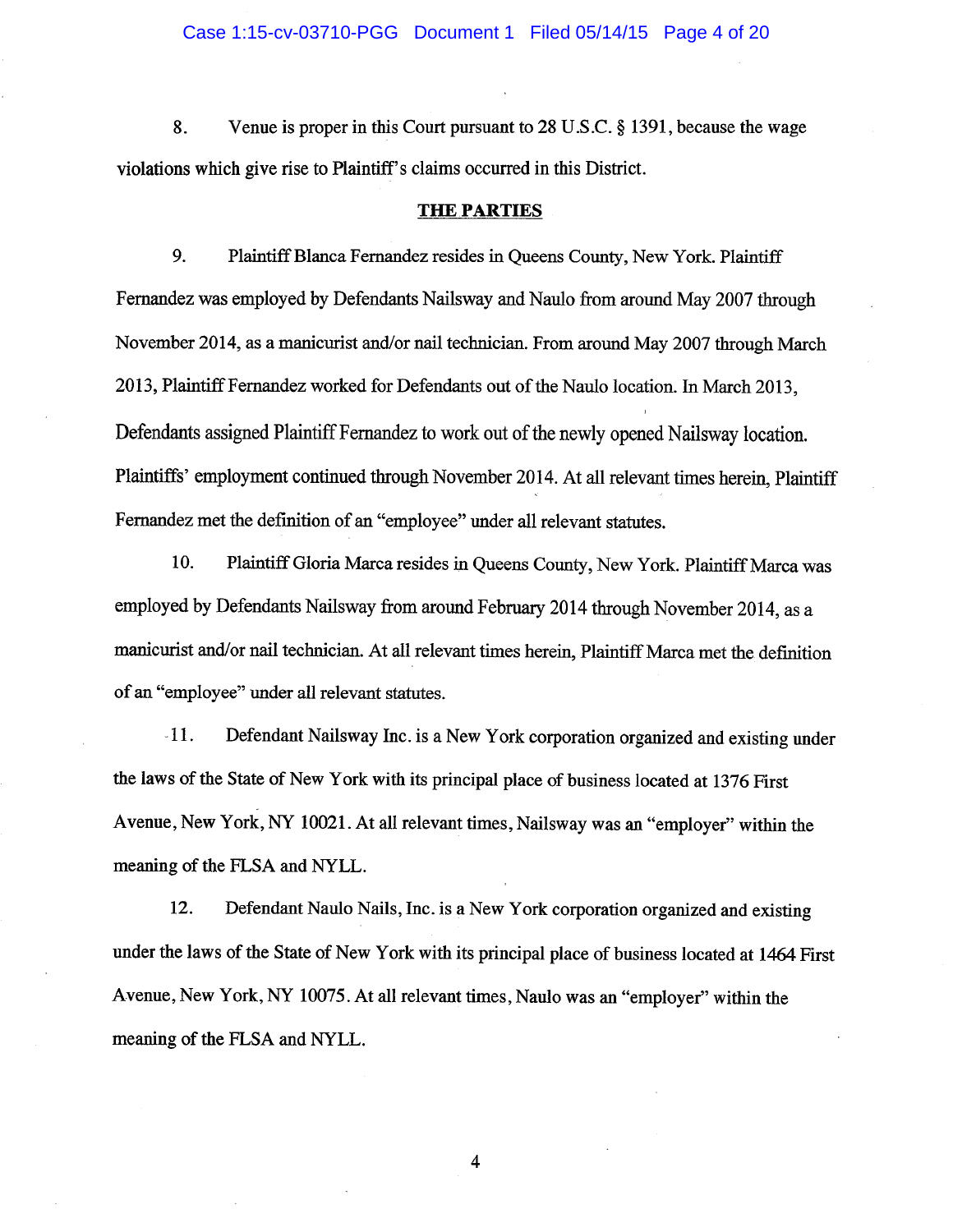#### Case 1:15-cv-03710-PGG Document 1 Filed 05/14/15 Page 5 of 20

13. Defendant Nailsmetic Corporation is a New York corporation organized and existing under the laws of the State of New York with its principal place of business located at 1292 First Avenue, New York, NY 10021. At all relevant times, Nailsmetic was an "employer" within the meaning of the FLSA and NYLL.

14. Defendant Nailscure, Inc. is a New York corporation organized and existing under the laws of the State of New York with its principal place of business located at 1701 First Avenue, New York, NY 10128. At all relevant times, Nailscure was an "employer" within the meaning of the FLSA and NYLL.

15. Defendant Surya Gurung is, upon information and belief, one of the owners of the Nail Salons. Defendant Gurung is listed as the Chief Executive Office of Nailsmetic and Nailscure on records maintained by the New York State Department of State. Upon information and belief, at all relevant times, Defendant Gurung exercised decision-making authority over the terms and conditions of Plaintiffs' and the members of the FLSA and New York Classes' employment, had the authority to direct and control these employees' work performance, and/or was responsible for making operational and managerial decisions at the Nail Salons, including those with respect to employees' hours worked, rates/methods of pay, and hiring/firing. As a result, Defendant Gurung is and was an "employer" for purposes of the FLSA and NYLL.

16. Defendant Tsering Angmo is, upon information and belief, one of the owners of the Nail Salons. Defendant Angmo is listed the Chief Executive Officer of Naulo Nails. Inc. on records maintained by the New York State Department of State. Upon information and belief, at all relevant times, Defendant Angmo exercised decision-making authority over the terms and conditions of Plaintiffs' and the members of the FLSA and New York Classes' employment, had the authority to direct and control these employees' work performance, and/or was responsible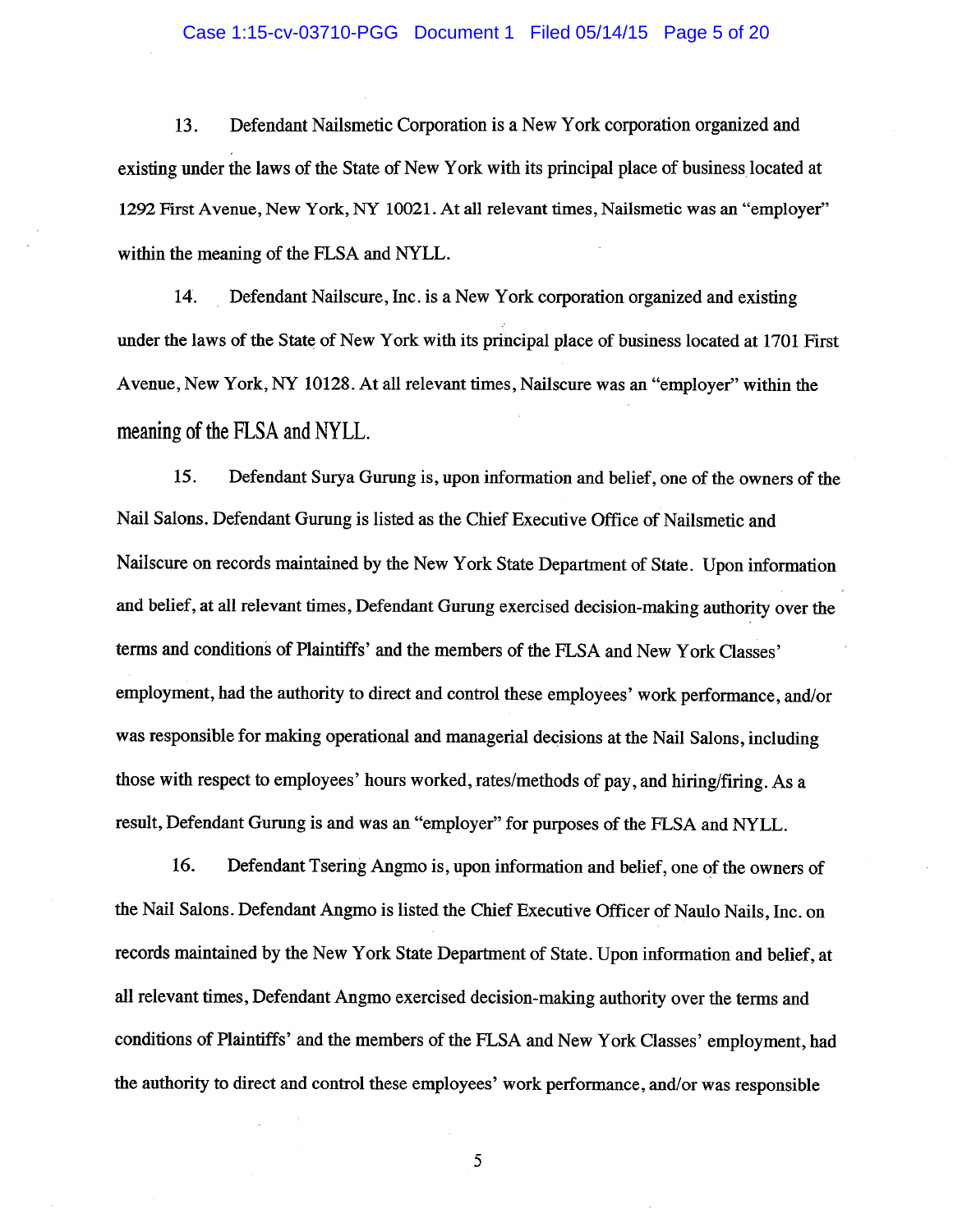for making operational and managerial decisions at the Naulo, including those with respect to employees' hours worked, rates/methods of pay, and hiring/firing. As a result, Defendant Angmo is and was an "employer" for purposes of the FLSA and NYLL.

# **COLLECTIVE ACTION ALLEGATIONS**

17. Plaintiffs bring this action on behalf of themselves and other employees similarly

situated, as authorized under 29 U.S.C. § 216(b). The employees similarly-situated are:

FLSA Class: All persons who are or have been employed by Defendants in the Nail Salons as a manicurist, technician, esthetician, masseuse, beautician, or other similar job title, who were paid an hourly or flat daily rate within three (3) years prior to this action's filing date through the date of the final disposition of this action and who were subject to Defendants' unlawful practice of (i) failing to pay the applicable minimum wage and (ii) failing to pay overtime compensation for all hours worked in excess of 40 hours per workweek.

18. Defendants employed Plaintiffs and the member of the FLSA Class during the FLSA Class Period.

19. During the FLSA Class Period, upon information and belief, Defendants employed more than 40 employees who fall within the FLSA Class.

20. Defendants meet the definition of an "employer" under the FLSA. By way of example only, Defendants control how much the FLSA Class members are paid, maintain all time records for the FLSA Class members, assigned and supervised all of the tasks given to the FLSA Class members, and maintained and exercised control as to how the FLSA Class members were to perform their tasks.

21. Each of the FLSA Class members are "employees" entitled to overtime compensation for all hours worked in excess of 40 hours per workweek.

22. During the FLSA Class Period, Defendants paid Plaintiffs and the members of FLSA Class less than the statutory minimum wage.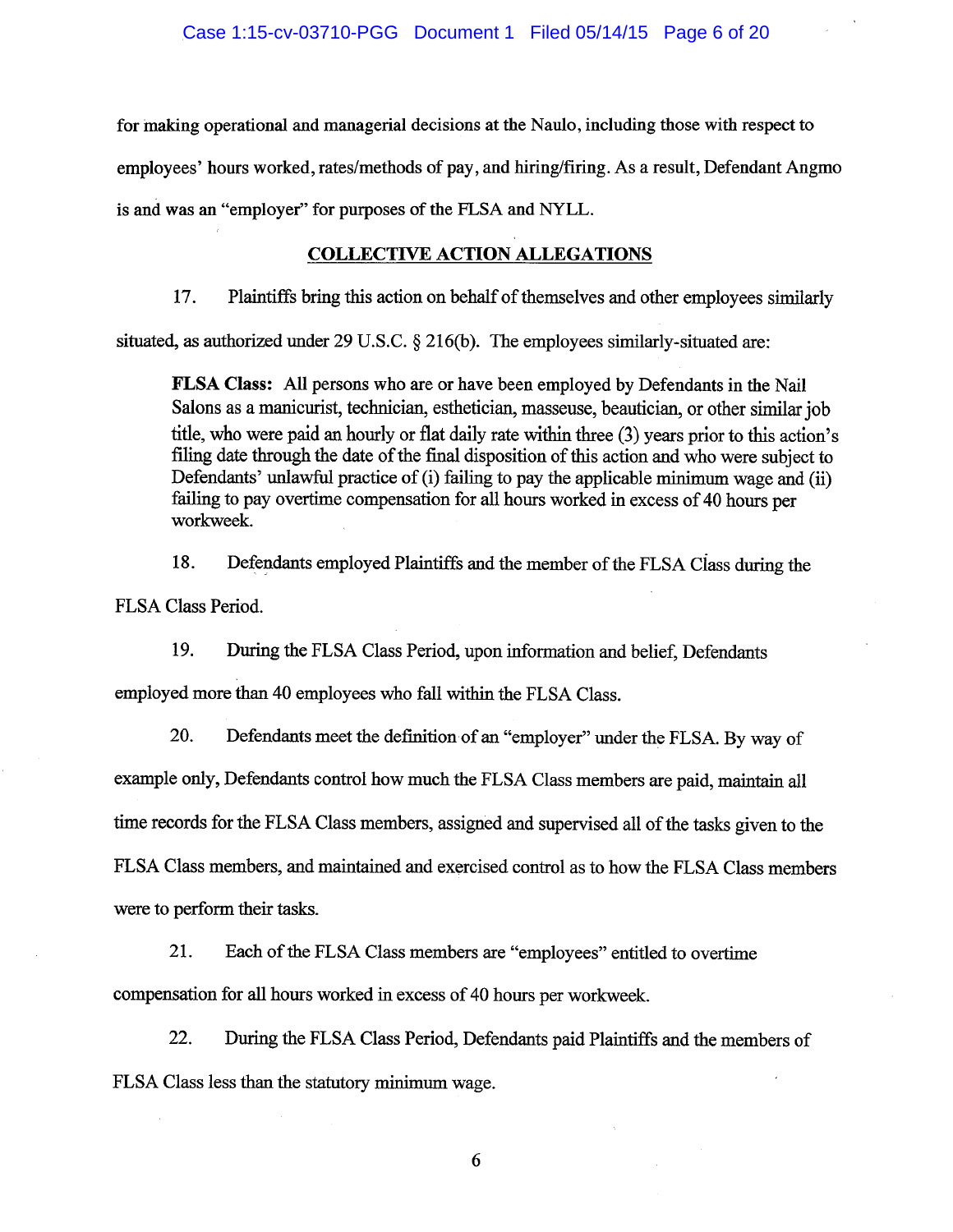#### Case 1:15-cv-03710-PGG Document 1 Filed 05/14/15 Page 7 of 20

23. Defendants also failed to pay Plaintiffs and the FLSA Class members any overtime premiums when they worked in excess of 40 hours in a given workweek.

24. Instead, Defendants paid Plaintiffs and the members of the FLSA Class an hourly rate or daily rate for each day that they worked. For employees paid a daily rate, Defendants did not pay any compensation to the members of the proposed FLSA Class for any hours worked in excess of 40 hours in a given workweek.

25. In addition to the foregoing, Defendants otherwise failed to properly compensate Plaintiffs and the members of the FLSA Class in accordance with the provisions of the FLSA and the U.S. Department of Labor regulations.

26. Defendants' conduct, as set forth in this Complaint, was willful and in bad faith, and has caused significant damages to Plaintiffs and the members of the FLSA Class.

27. Defendants are liable under the FLSA for failing to properly compensate Plaintiffs and the members of the FLSA Class, and as such, notice should be sent to the FLSA Class. There are numerous similarly situated current and former employees of Defendants who were subject to the aforementioned policies in violation of the FLSA who would benefit from the issuance of a Court-supervised notice of the present lawsuit and the opportunity to join in the present lawsuit. Those similarly situated employees are known to Defendants and are readily identifiable through Defendants' records.

### **CLASS ACTION ALLEGATIONS**

28. Plaintiffs brings this action as a class action pursuant to Rule 23 of the Federal. Rules of Civil Procedure on behalf of the following defined class:

> **New York Class:** All persons who are or have been employed by Defendants in the Nail Salons as a manicurist, technician, esthetician, masseuse, beautician, or other similar job title, who were paid an hourly or flat daily rate within six (6) years prior to this action's filing date through the date of the final disposition of this action and who

> > $\overline{7}$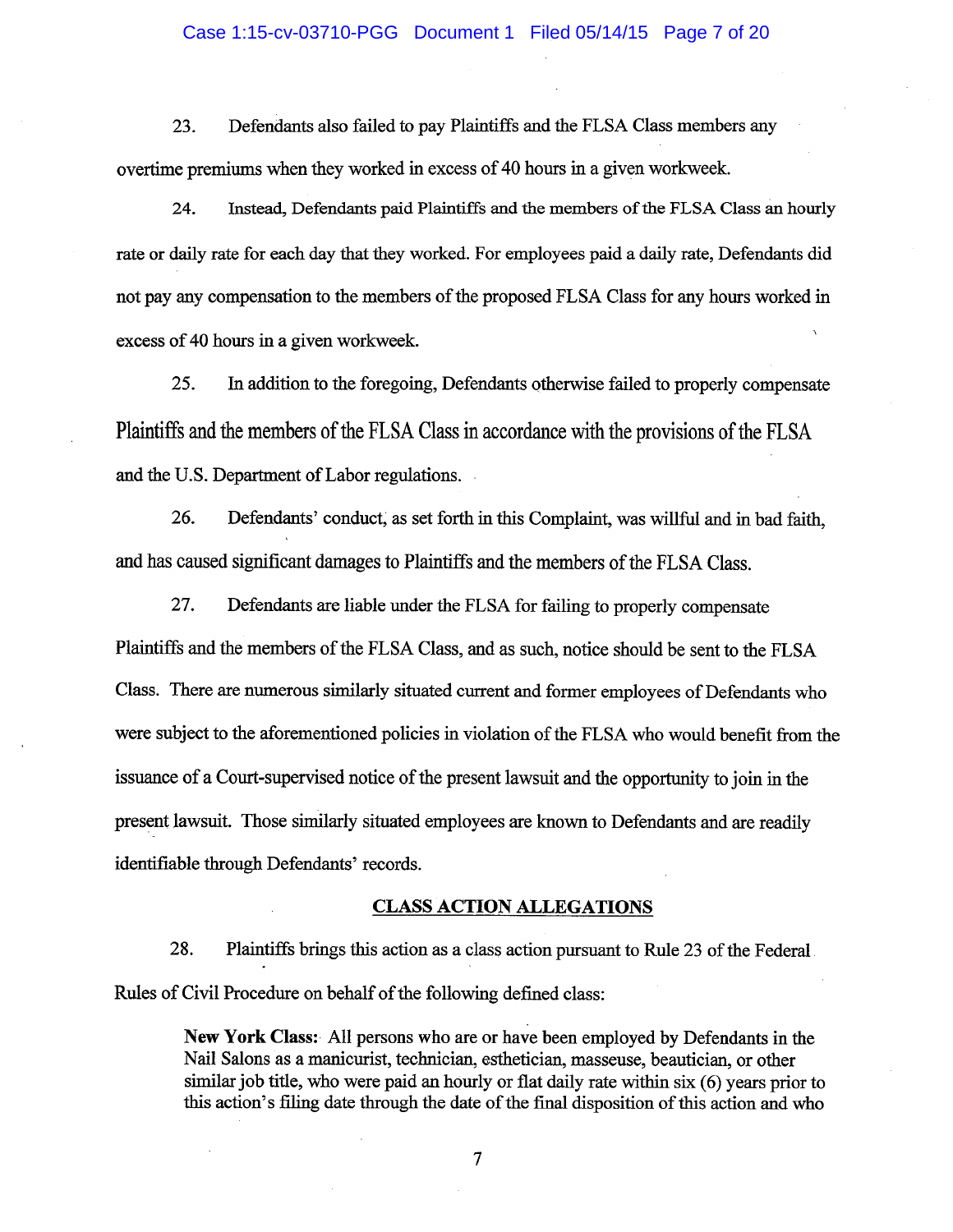were subject to Defendants' unlawful practice of (i) failing to pay minimum wage, (ii) failing to pay overtime compensation for all hours worked in excess of 40 hours per workweek, (iii) failing to pay "spread of hours" pay, and/or (iv) failing to furnish wage statements that specifically enumerated certain criteria, as required by NYLL § 195(3).

29. At all times during the New York Class Period, Defendants, as a matter of policy, (i) did not pay Plaintiffs or the New York Class members minimum wage or overtime premium pay for all hours worked in excess of 40 hours per workweek, (ii) did not pay Plaintiffs and the members of the New York Class "spread of hours" pay as required by the NYLL, and (iii) failed to furnish wage statements required by the NYLL.

30. The facts as alleged in Paragraphs 17-27 with respect to the FLSA Class are similarly true for the New York Class during the New York Class Period.

31. Defendants failed to make, keep and/or preserve accurate records with respect to Plaintiffs and the New York Class and failed to furnish to Plaintiffs and the New York Class a statement an appropriate statement of wages, in violation of the NYLL and supporting New York State Department of Labor regulations.

 $32.$ Defendants also failed to notify Plaintiffs and the New York Class members of the tip credit, as required by 12 N.Y.C.R.R. §§ 146-1.3 and 146-2.2. Thus, if Defendants were to try to claim a tip credit, Defendants cannot do so.

33. Numerosity: The proposed New York Class is so numerous that joinder of all members is impracticable. Upon information and belief, during the relevant time period, Defendants employed over 40 persons who fall within the New York Class and thus satisfy the numerosity definition of the proposed New York Class.

34. Typicality: Plaintiffs' claims are typical of the members of the proposed New York Class. During the New York Class Period Defendants' employees that were paid an hourly or flat daily rate were subject to the aforementioned unlawful policies during the New York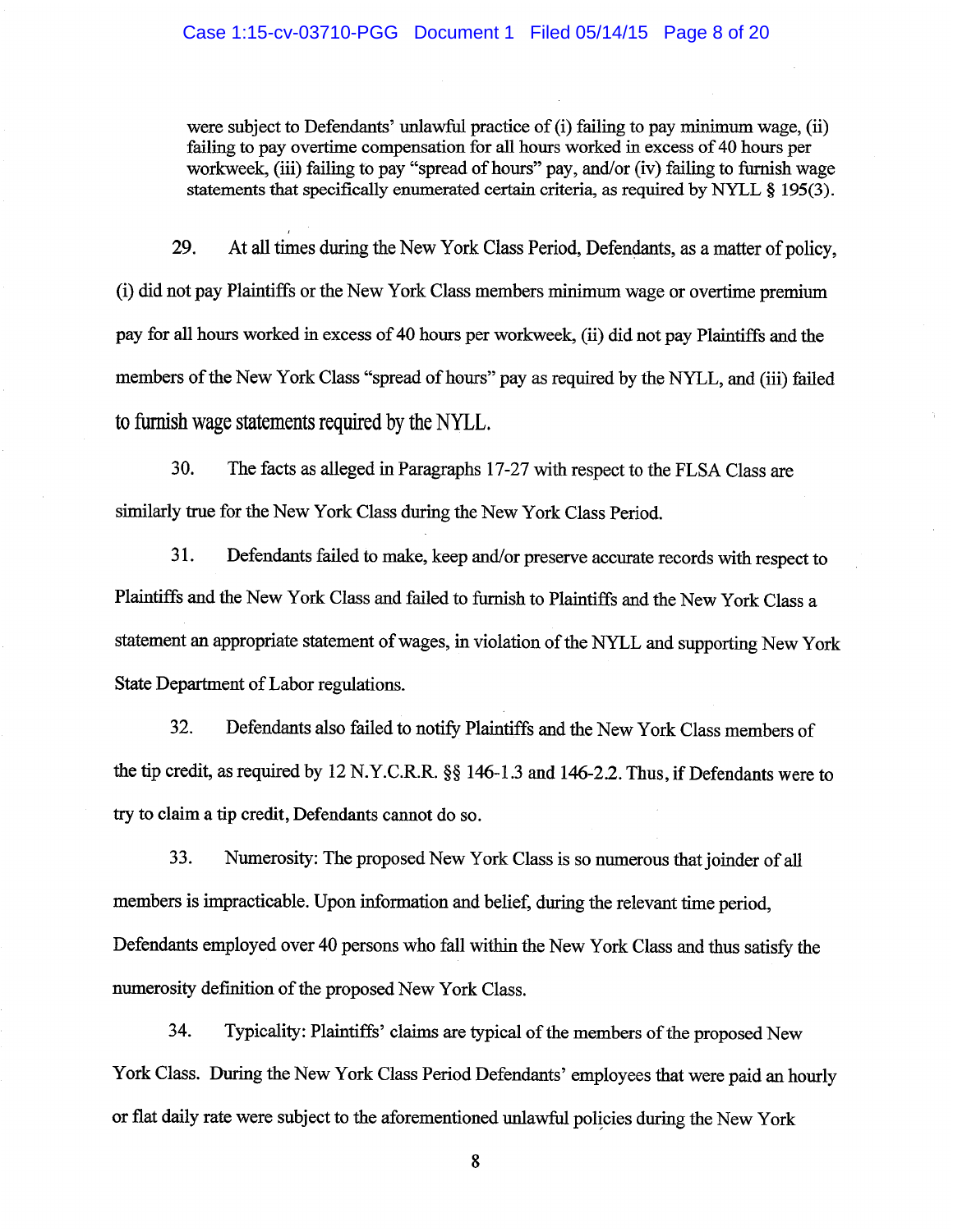#### Case 1:15-cv-03710-PGG Document 1 Filed 05/14/15 Page 9 of 20

Class Period. Plaintiffs and the members of the New York Class were subject to Defendants' policy and practice of unlawfully depriving class members of minimum wage and/or overtime premium compensation for all hours worked in excess of 40 hours per workweek and failing to pay "spread of hours" pay. Plaintiffs had the same or similar duties and responsibilities as other New York Class members.

Superiority: A class action is superior to other available methods for the fair and 35. efficient adjudication of the controversy.

Adequacy: Plaintiffs will fairly and adequately protect the interests of the 36. proposed New York Class, and has retained counsel experienced in FLSA and NYLL class and collective action litigation.

37. Commonality: Common questions of law and fact exist with respect to all members of the proposed New York Class that predominate over any questions solely affecting individual members of the proposed New York Class, including but not limited to:

- Whether Defendants violated the NYLL as alleged herein; a.
- b. Whether Defendants unlawfully failed to pay the applicable minimum wage to members of the New York Class in violation of the NYLL;
- c. Whether Defendants unlawfully failed to pay appropriate overtime compensation to members of the New York Class in violation of NYLL;
- d. Whether Defendants unlawfully failed to pay "spread of hours" compensation to members of the NYLL Class in violation of the NYLL;
- Whether Defendants employed Plaintiffs and the New York Class within the e. meaning of New York law;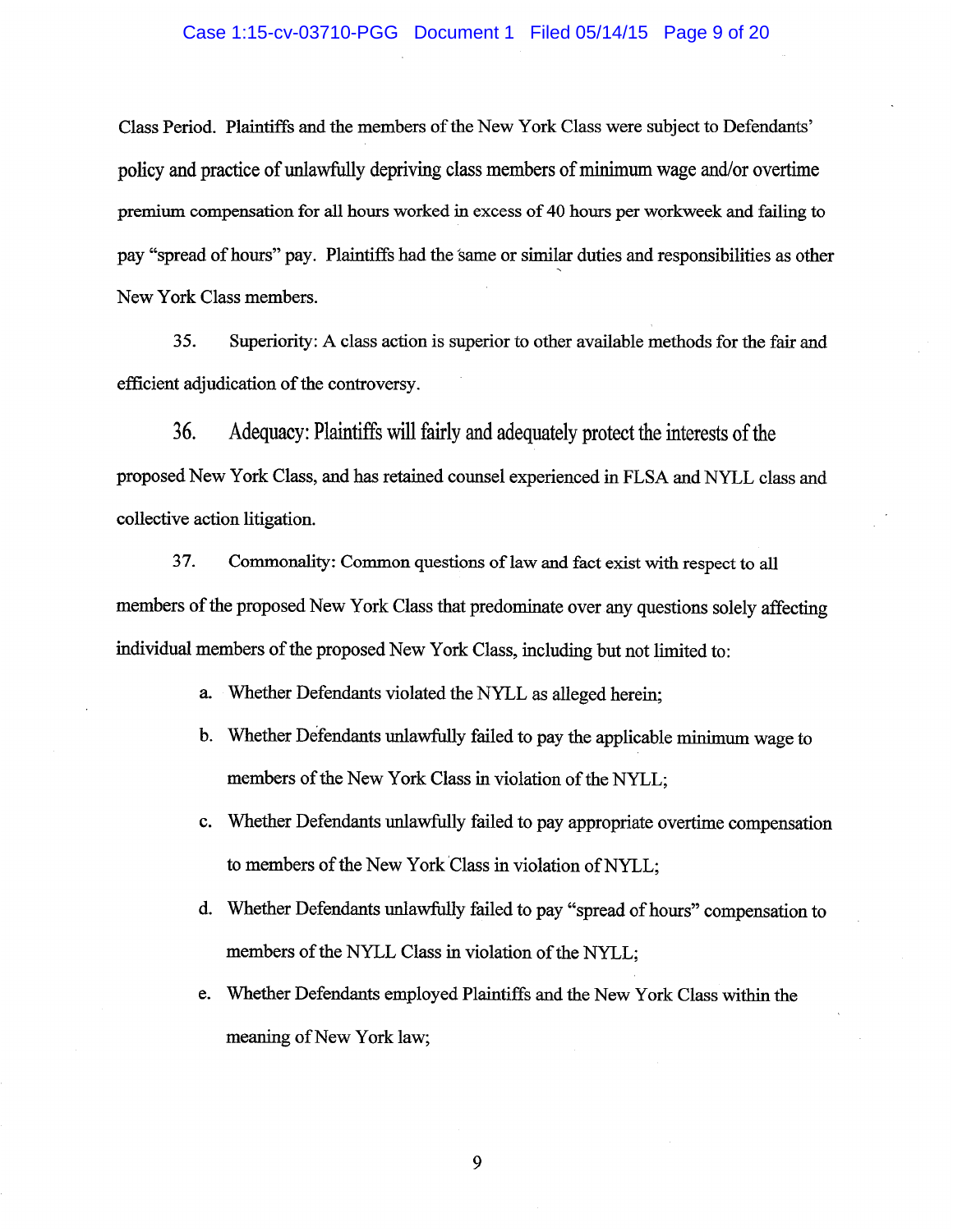- Whether Defendants should be enjoined from continuing the practices that violate  $f<sub>r</sub>$ the NYLL;
- What the proper measure of damages sustained by the New York Class are; and g.
- h. Whether Defendants' actions were "willful."

38. The case is maintainable as a class action under Fed. R. Civ.  $P. 23(b)(1)$  because prosecution of actions by or against individual members of the class could result in inconsistent or varying adjudications and create the risk of incompatible standards of conduct for Defendants. Further, adjudication of each individual member's claim as a separate action would be dispositive of the interest of other individuals not party to this action, impeding their ability to protect their interests.

39. Class certification is also appropriate under Fed. R. Civ. P. 23(b)(3) because questions of law and fact common to the New York Class predominate over any questions affecting only individual members, and because a class action is superior to other available methods for the fair and efficient adjudication of this litigation. Defendants' common and uniform policies and practices denied the New York Class the wages to which they are entitled. The damages suffered by the New York Class members are small compared to the expense and burden of individual prosecution of this litigation. In addition, class certification is superior because it will obviate the need for unduly duplicative litigation that might result in inconsistent judgments about Defendants' practices.

40. Plaintiffs intend to send notice to all members of the New York Class to the extent required by Rule 23. The names and addresses of the New York Class are available from Defendants.

## **FACTUAL ALLEGATIONS**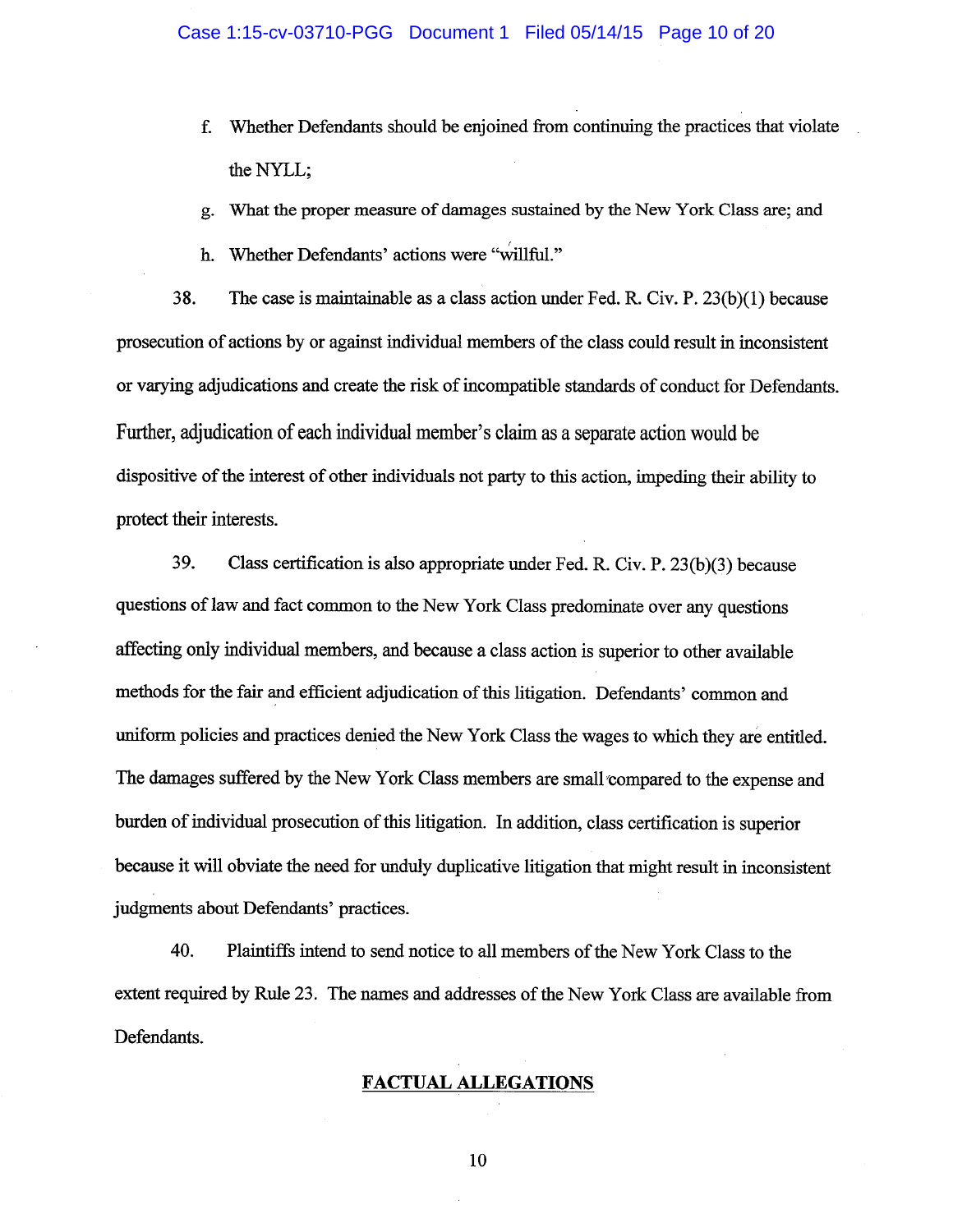#### Case 1:15-cv-03710-PGG Document 1 Filed 05/14/15 Page 11 of 20

### The Nails Salons Constitute a Single Enterprises and/or Joint Employers

41. At all relevant time, the Nail Salons operated as a single, integrated enterprise that jointly employed Plaintiffs and the members of the FLSA Class and New York Class.

42. All of the Nail Salons are located within a span of eighteen blocks on First Avenue in Manhattan's Upper East Side.

43. The operations of the Nail Salons are interrelated and unified. Indeed, as alleged below, Plaintiff Fernandez seamlessly transitioned from Naulo to Nailsway in March 2013 without any change in the terms and conditions of her employment.

44. Upon information and belief, Defendant Gurung owns both the Nail Salons along with his sister "Sandy."

45. Upon information and belief, during all relevant times, the Nail Salons shared common management and were centrally controlled and/or owned by Defendant Gurung and Defendant Angmo and Defendant Gurung's sister Sandy.

46. Upon information and belief, during all relevant times, Defendants Gurung and Defendant Angmo had control over, and the power to change compensation practices and employee policies at the Nail Salons, including those polices that (i) failed to pay Plaintiffs and the members of the FLSA Class and New York Class the applicable minimum wage, (ii) failed to pay Plaintiffs and the members of the FLSA Class and New York Class overtime compensation for hours worked in excess of forty hours in a given week, (iii) failed to pay "spread of hours" pay required by the NYLL.

## **Plaintiff Fernandez's Employment with Naulo & Nailsway**

47. Plaintiff Fernandez is a former employee of Naulo and Nailsway.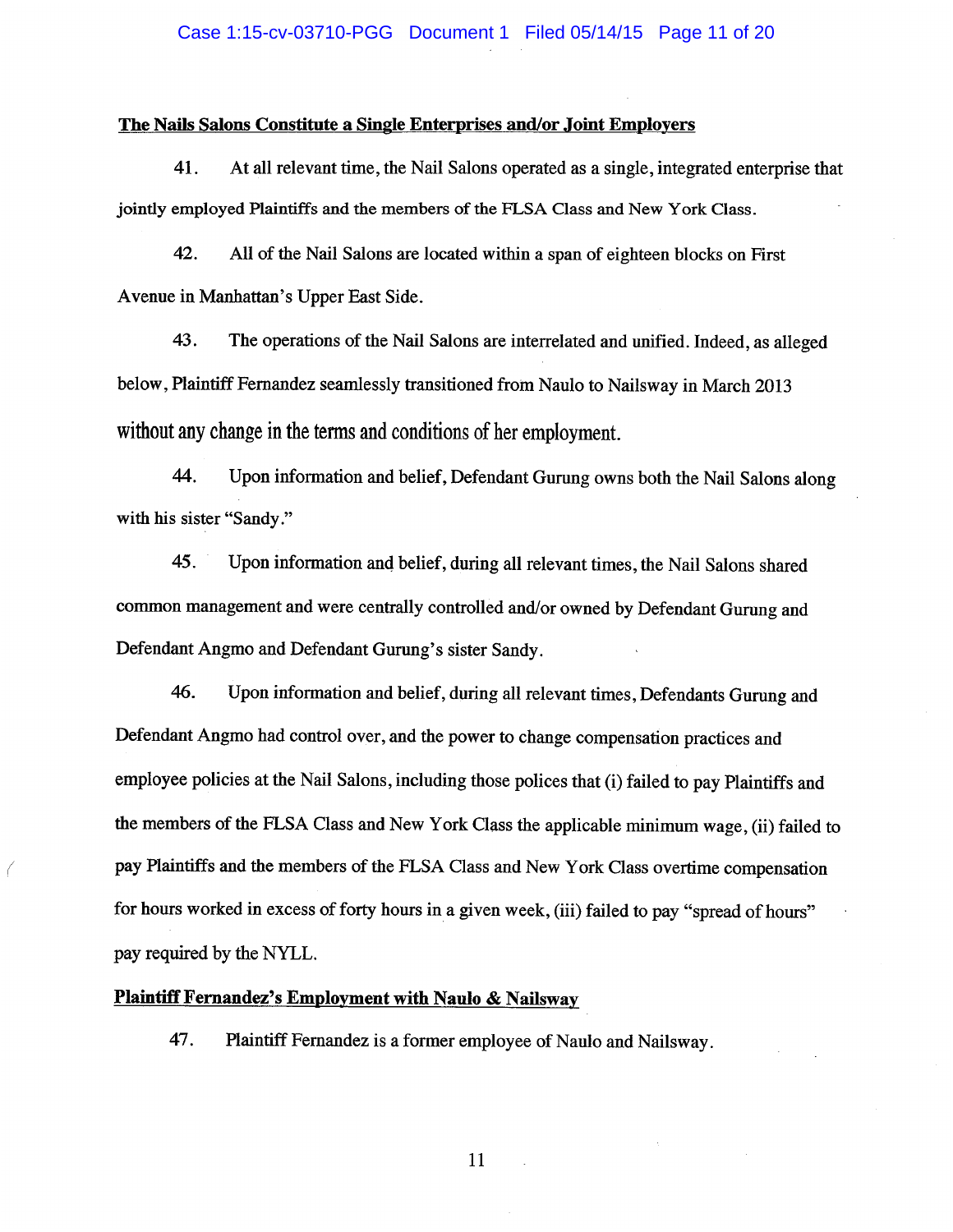48. From around May 2007 through March 2013, Plaintiff Fernandez worked for Defendants out of the Naulo location.

49. In March 2013, Defendants assigned Plaintiff Fernandez to work out of the newly opened Nailsway location.

50. Plaintiff Fernandez's employment continued through November 2014.

51. During the course of her employment, Defendants paid Plaintiff Fernandez a flat rate of \$60 for each day that she worked for Defendants.

52. Plaintiff Fernandez was paid in cash, at the end of each workweek.

53. Defendants did not provide Plaintiff Fernandez with a wage statement of any kind.

54. During the course of her employment with Defendants, Plaintiff Fernandez typically worked 4 days per week, Wednesday through Saturday.

55. Plaintiff Fernandez typically worked from 9:30 a.m. to approximately 8:00 p.m., for a total of 10.5 hours. When Plaintiff Fernandez worked four days per week, she worked a total of 42 hours.

Defendants did not provide Plaintiff Fernandez with a meal breaks as required by 56. the NYLL. When Plaintiff Fernandez did take a break from work to eat a meal, she was not provided with the statutorily-required 30 minutes, but was instead required to rush through her meal in order to return to work.

57. Approximately one week per month, Plaintiff worked an additional fifth day, for a total of 52.5 hours.

### **Plaintiff Marca's Employment with Nailsway**

58. Plaintiff Marca is a former employee of Nailsway.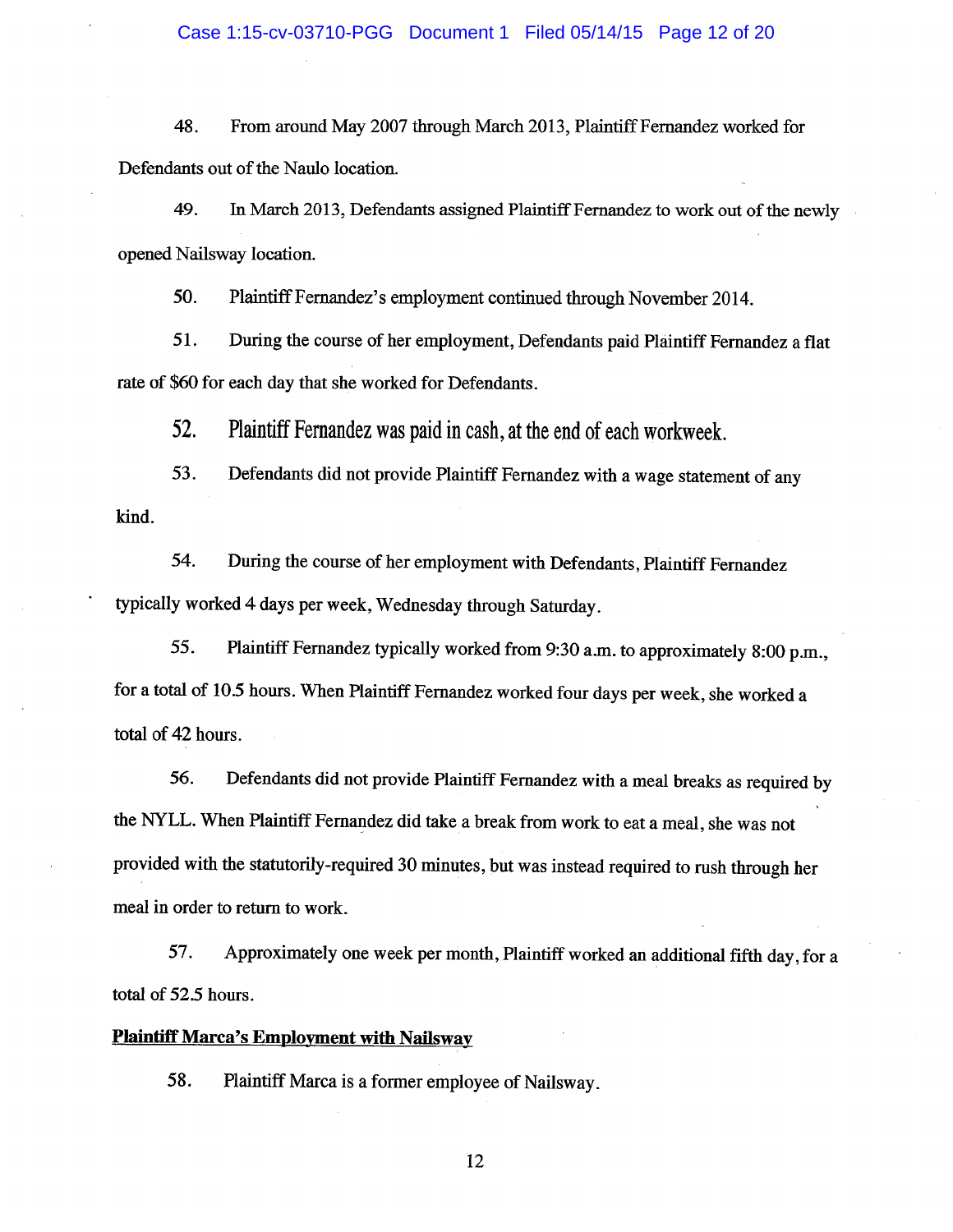#### Case 1:15-cv-03710-PGG Document 1 Filed 05/14/15 Page 13 of 20

59. Plaintiff Marca was employed by Defendants as a manicurist and/or nail technician from February 2014 through November 2014.

60. During the course of her employment, Defendants paid Plaintiff Marca a flat rate of \$55 for each day that she worked for Defendants.

61. Plaintiff Marca was paid in cash, at the end of each workweek.

Defendants did not provide Marca Fernandez with a wage statement of any kind. 62.

63. During the course of her employment, Plaintiff Marca typically worked three days per week: Sunday, Monday, and Tuesday.

64. On Sundays and Mondays, Plaintiff Marca typically worked from 9:30 a.m. to  $8:00$  p.m., a total of 10.5 hours

65. On Tuesdays, Plaintiff Marca typically worked from 10:30 a.m. to 9:00 p.m., a total of 10.5 hours.

66. Approximately twice per month, Plaintiff Marca would also work on Wednesday.

67. When Plaintiff Marca worked three days in a week, her total hours were approximately 34.5 hours; when she worked four days in a week, her total hours were 42.

68. Defendants did not provide Plaintiff Marca with a meal break as required by the NYLL. When Plaintiff Marca did take a break from work to eat a meal, she was not provided with the statutorily-required 30 minutes.

## **Allegations Common to Both Plaintiffs**

69. While Plaintiffs and the members of the FLSA Class and New York Class also received gratuities from customers, Defendants never informed Plaintiffs that they were claiming a tip credit and certainly never informed these employees that they were applying these gratuities to take a credit against the applicable minimum wage or overtime compensation.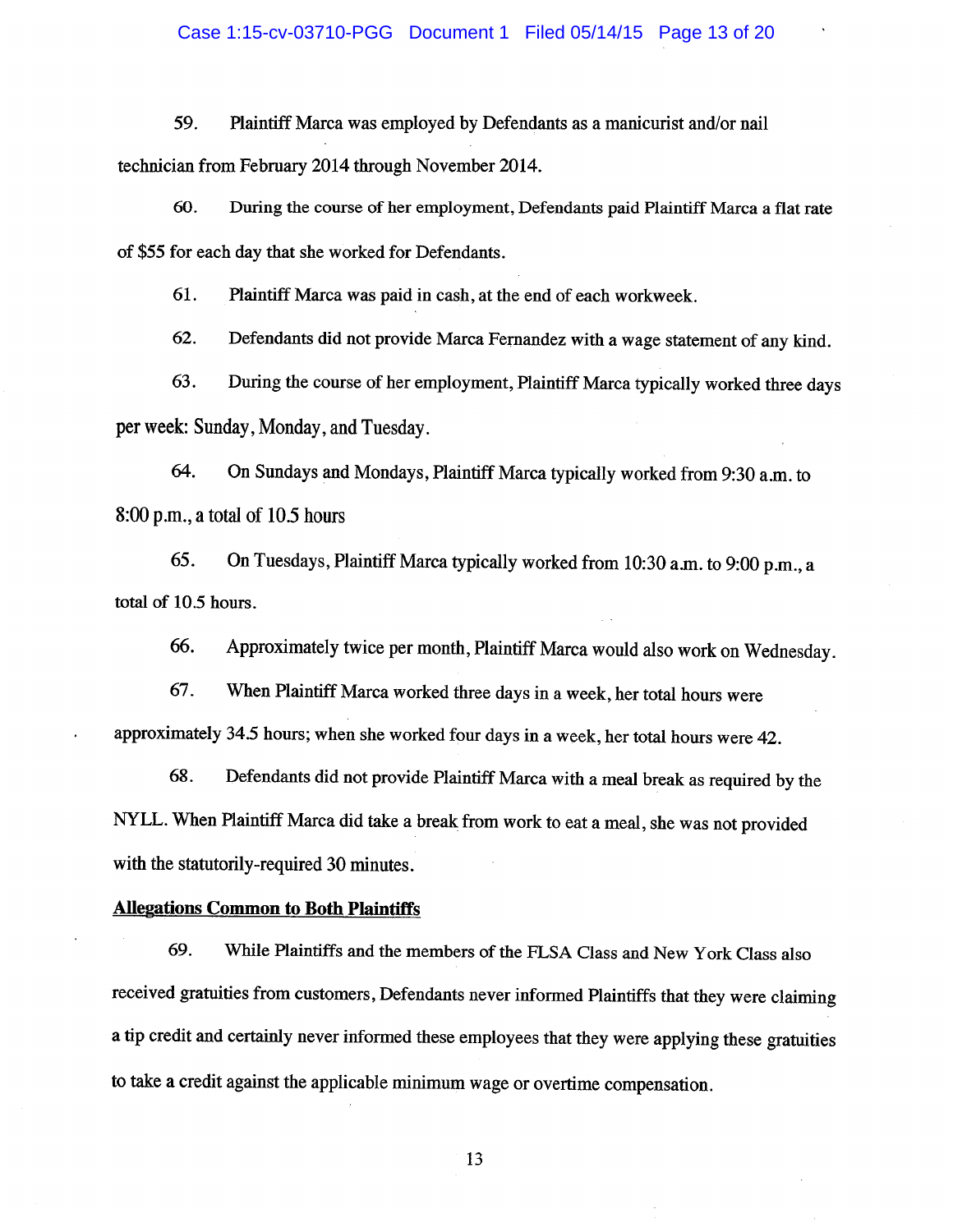### Case 1:15-cv-03710-PGG Document 1 Filed 05/14/15 Page 14 of 20

Defendants did not record the amount of tips received by Plaintiffs and the 70. members of the FLSA Class and New York Class on weekly basis as a separate item in the wage record as required by 12 N.Y.C.R.R. § 142-2.5(b).

71. During the course of their employment, Plaintiffs and the members of the FLSA Class and New York Class were required to purchase and/or maintain their own tools (i.e., nail cutter, file, buffer, nipper, etc.) and safety equipment in violation of the FLSA (29 C.F.R. §§ 531.32(c), 531.35), NYLL, and the Occupational Safety & Health Act ("OSHA").

 $72.$ Defendants never provided Plaintiffs and the members of the New York Class with a wage statement of any kind, let alone wage statements that accurately listed their hourly rate of pay, their overtime rate of pay, or the basis for computing their regular and overtime rates of pay, as required by the NYLL.

Defendants did not pay Plaintiffs and the members of the New York Class spread-73. of-hours pay for shifts where she worked in excess of 10 hours in a given work day.

74. Defendants' conduct, as set forth in this Complaint, was willful and in bad faith, and has caused significant damages to Plaintiffs and the members of the FLSA Class and New York Class.

## **FIRST CAUSE OF ACTION** (FLSA: Unpaid Minimum Wage)

75. Plaintiffs allege and incorporate by reference the allegations in the preceding paragraphs.

76. As outlined above, during the relevant time period, Defendants' practices violated the provisions of the FLSA regarding payment of a minimum wage to Plaintiffs and the members of the FLSA Class.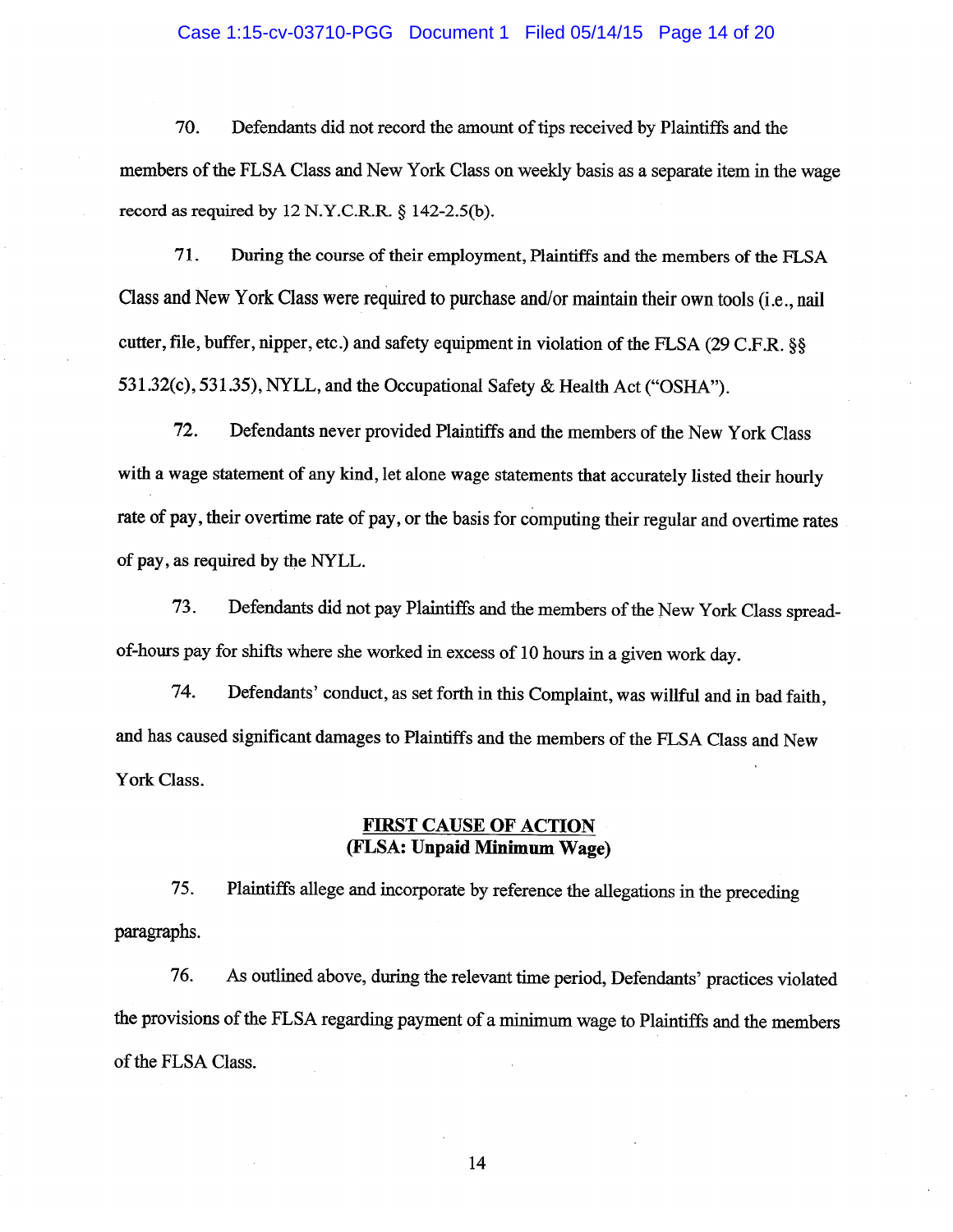#### Case 1:15-cv-03710-PGG Document 1 Filed 05/14/15 Page 15 of 20

77. Accordingly, Plaintiffs and the members of the FLSA Class are entitled to the difference between the FLSA minimum wage and the paid cash wages for each hour worked as damages for Defendants' violations of the FLSA's minimum wage provisions.

78. The foregoing conduct, as alleged, constitutes a willful violation of the FLSA, within the meaning of 29 U.S.C  $\S$  216(b) and 255(a).

79. Plaintiffs and the members of the FLSA Class seek recovery of their attorneys' fees and costs to be paid by Defendants, as provided by the FLSA, 29 U.S.C. § 216(b), and such other legal and equitable relief as the Court deems just and proper.

# **SECOND CAUSE OF ACTION** (FLSA: Failure to Pay Overtime Compensation)

80. Plaintiffs allege and incorporate by reference the allegations in the preceding paragraphs.

81. During the relevant time period, Plaintiffs and the members of the FLSA Class worked in excess of forty hours per workweek and, because of Defendants' above-outlined violations of the FLSA, was not paid appropriate overtime compensation.

82. Despite the hours worked by Plaintiffs and the members of the FLSA Class, Defendants willfully, in bad faith, and in knowing violation of the FLSA, failed and/or refused to pay Plaintiffs and the members of the FLSA Class appropriate overtime compensation.

83. The foregoing conduct, as alleged, constitutes a willful violation of the FLSA. within the meaning of 29 U.S.C  $\S$  216(b) and 255(a).

84. Plaintiffs and the members of the FLSA Class seek recovery of their attorneys' fees and costs to be paid by Defendant, as provided by the FLSA, 29 U.S.C. § 216(b), and such other legal and equitable relief as the Court deems just and proper.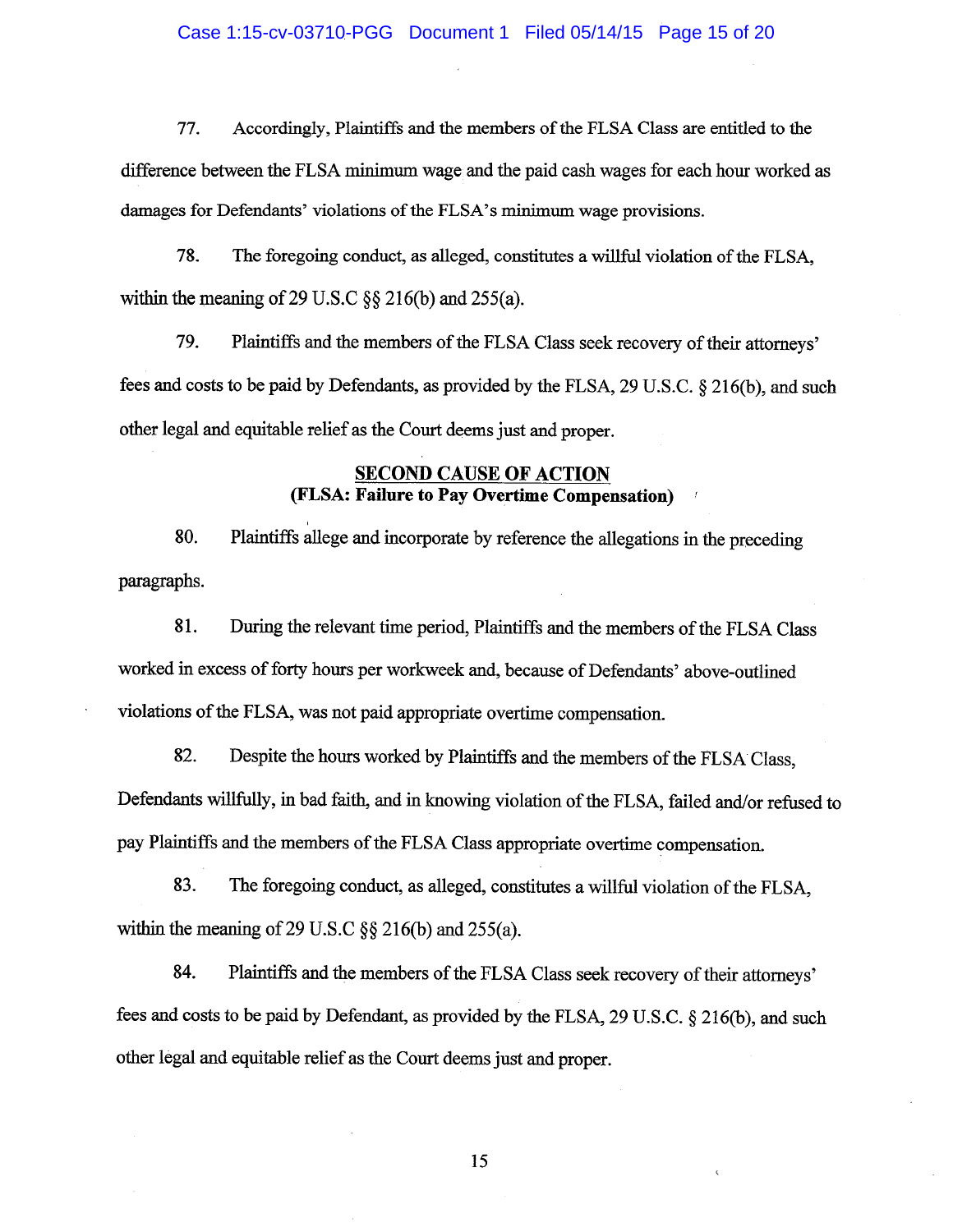## **THIRD CAUSE OF ACTION** (NYLL: Unpaid Minimum Wage)

85. Plaintiffs allege and incorporate by reference the allegations in the preceding paragraphs.

86. As outlined above, Defendants' practices violated the provisions of the NYLL regarding payment of a minimum wage to Plaintiffs and the members of the New York Class.

87. As a result, Defendants failed to pay Plaintiffs and the members of the New York Class a minimum wage as required by the NYLL.

88. Accordingly, Plaintiffs and the members of the New York Class are entitled to the difference between the NYLL minimum wage and the paid cash wages for each hour worked as damages for Defendants' violations of the NYLL's minimum wage provisions.

89. The foregoing conduct, as alleged, constitutes a willful violation of the NYLL without a good faith basis, within the meaning of NYLL § 198, and as a result Plaintiffs and the members of the New York Class are entitled to liquidated damages and such other legal and equitable relief as the Court deems just and proper.

90. Plaintiffs and the members of the New York Class also seek to have their reasonable attorneys' fees and costs paid by Defendants, as provided by the NYLL.

# **FOURTH CAUSE OF ACTION** (NYLL: Failure to Pay Overtime Compensation)

91. Plaintiffs allege and incorporate by reference the allegations in the preceding paragraphs.

92. During the relevant time period, Plaintiffs and the members of the New York Class worked in excess of forty hours per workweek and, because of Defendants' above-outlined violations of the NYLL, was not paid appropriate overtime compensation.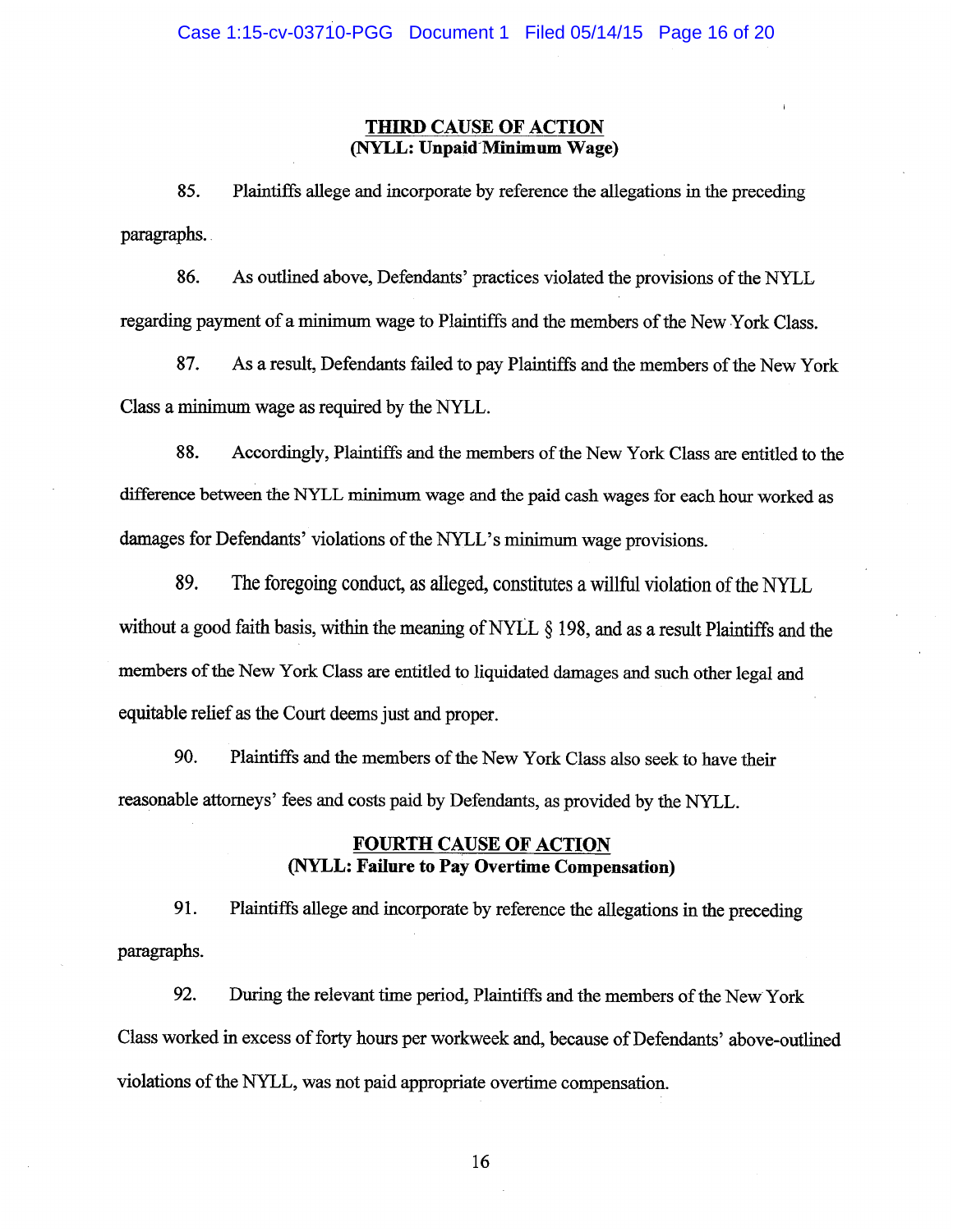### Case 1:15-cv-03710-PGG Document 1 Filed 05/14/15 Page 17 of 20

Despite the hours worked by Plaintiffs and the members of the New York Class, 93. Defendants willfully, in bad faith, and in knowing violation of the NYLL, failed and/or refused to pay them appropriate overtime compensation.

94. The foregoing conduct, as alleged, constitutes a willful violation of the NYLL without a good faith basis, within the meaning of NYLL  $\S$  198, and as a result Plaintiffs and the members of the New York Class are entitled to liquidated damages and such other legal and equitable relief as the Court deems just and proper.

95. Plaintiffs and the members of the New York Class also seek to have their reasonable attorneys' fees and costs paid by Defendants, as provided by the NYLL.

# **FIFTH CAUSE OF ACTION** (NYLL: Spread of Hours)

Plaintiffs allege and incorporate by reference all allegations in all preceding 96. paragraphs, as if fully set forth herein.

Consistent with their policy and pattern or practice, Defendants failed to pay 97. Plaintiffs and the members of the New York Class additional compensation of one hour's pay at the basic minimum hourly wage rate for each day during which they worked more than 10 hours.

98. By Defendants' failure to pay Plaintiffs and the members of the New York Class spread-of-hours pay, Defendants have willfully violated the NYLL  $\S$ § 650 et seq., and the supporting New York State Department of Labor Regulations, including, but not limited to, 12 NYCRR. §§ 137-1.7, 137-3.10.

Due to Defendants' violations of the NYLL, Plaintiffs and the members of the 99. New York Class are entitled to recover from Defendants their unpaid spread of hours wages, liquidated and/or punitive damages, reasonable attorneys' fees and costs of the action, and prejudgment and post-judgment interest.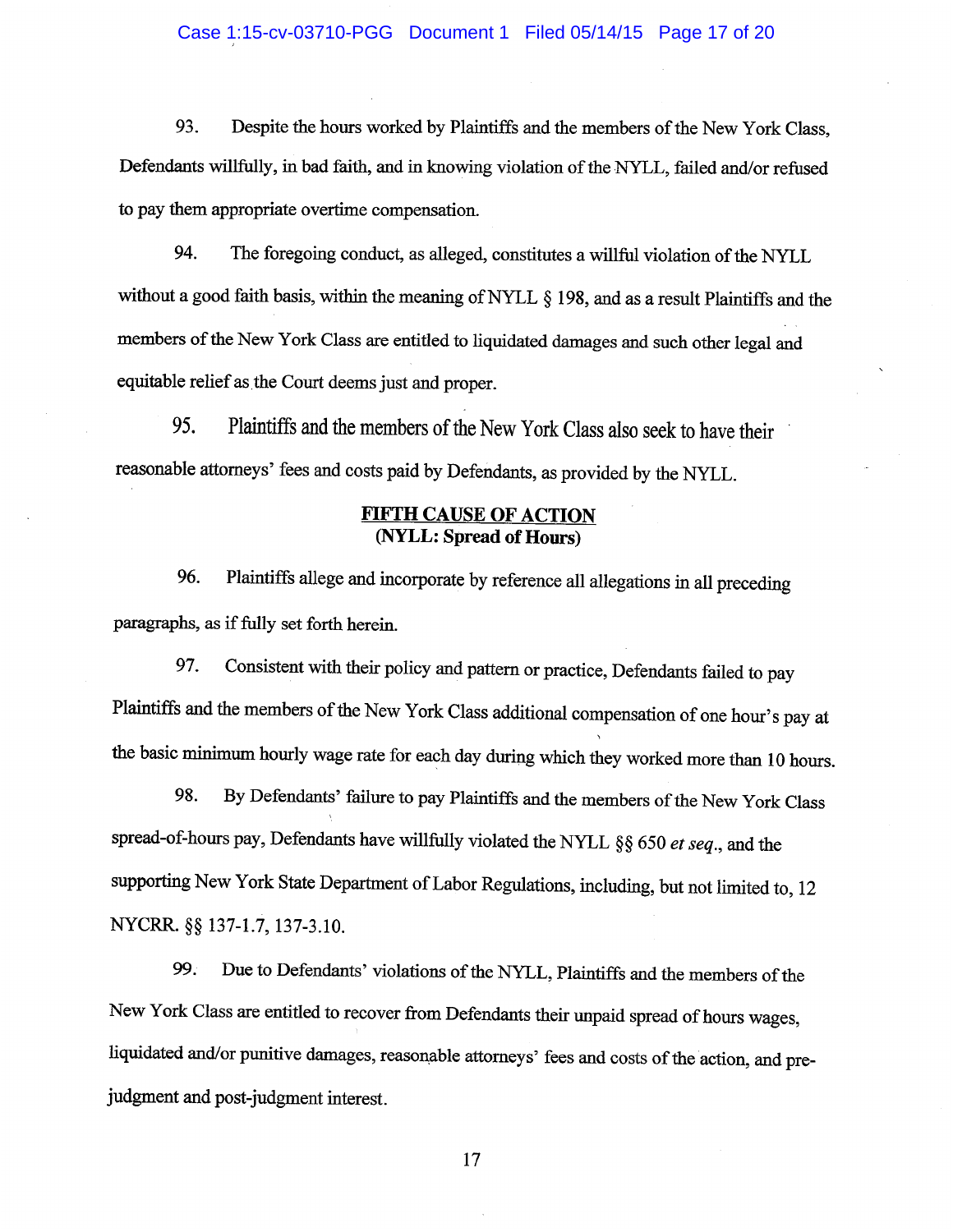# **SIXTH CAUSE OF ACTION** (NYLL: Failure to Furnish Wage Statements)

100. Plaintiffs alleges and incorporates by reference all allegations in all preceding paragraphs, as if fully set forth herein.

Defendants failed to furnish Plaintiffs and the members of the New York Class 101. with wage statements that specifically enumerated certain criteria, as required by NYLL §  $195(3)$ .

Defendants' violation of the NYLL was willful and, as a result, Defendants are 102. liable to Plaintiffs and the members of the New York Class in the amount of \$250 for each violation.

103. In addition to statutory penalties, Plaintiffs and the members of the New York Class are entitled to recover from Defendants liquidated and/or punitive damages, reasonable attorneys' fees and costs of the action, and pre-judgment and post-judgment interest.

# **PRAYER FOR RELIEF**

WHEREFORE, Plaintiffs, on behalf of themselves and all members of the proposed FLSA Class and New York Class, pray for the following relief:

That the Court finds Defendants to have violated the provisions of the New A. York Labor Law as to Plaintiffs and the members of the New York Class;

**B.** That the Court finds Defendants to have violated the Fair Labor Standards Act as to Plaintiffs and the members of the FLSA Class;

That the Court determines that this action may proceed as a collective action  $C_{\cdot}$ pursuant to 29 U.S.C.  $\S$  216(b);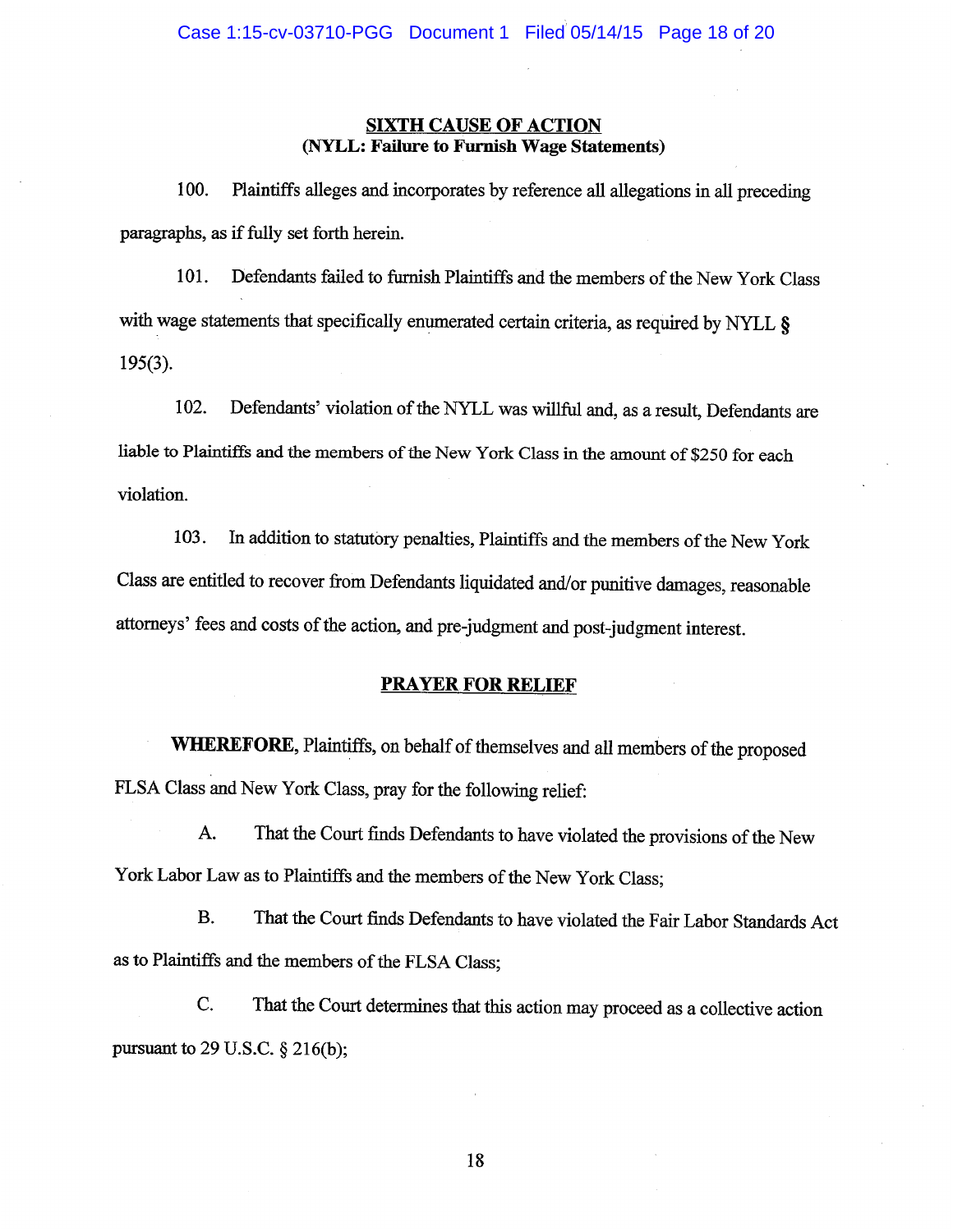D. That the Court determines that this action may proceed as a class action pursuant to Fed. R. Civ. P. 23.

> E. That the Court determine that Defendants' violations were willful;

F. An award to Plaintiffs and the members of the FLSA Class and New York Class for the amount of unpaid wages owed, including interest thereon, and penalties, including liquidated damages, subject to proof at trial;

An award of liquidated damages in an amount to be determined at trial G. pursuant to 29 U.S.C.  $\S 2617(a)(1)(A)(iii)$ ;

> An award of liquidated damages pursuant to the NYLL; Η.

That Court find that Defendants must cease and desist from unlawful activities I. in violation of the FLSA and NYLL;

An award of reasonable attorneys' fees and costs pursuant to the NYLL and J. 29 U.S.C. § 216 and/or other applicable law; and/or

Any such other and further relief, in law or equity, as this Court may deem K. appropriate and just.